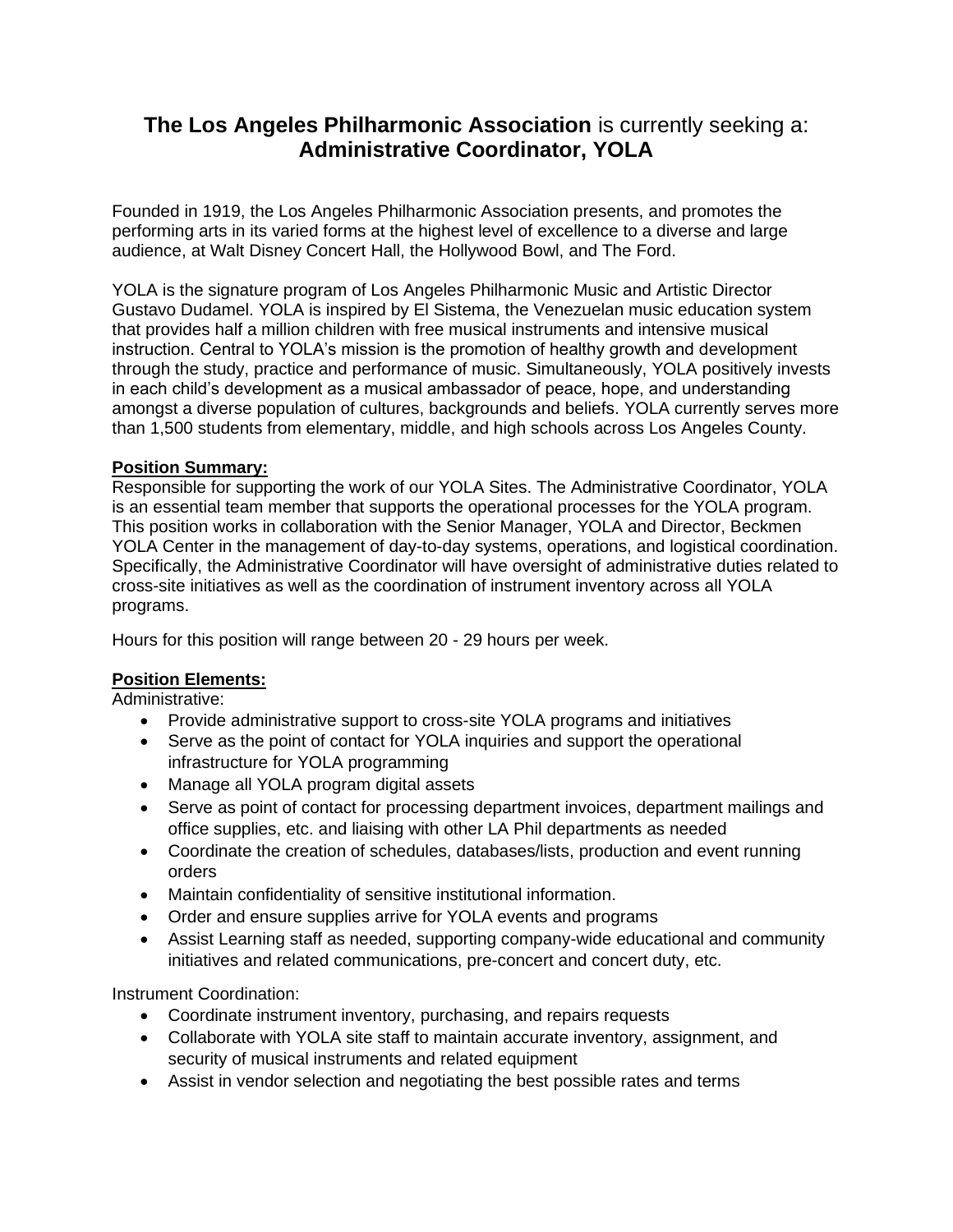- Maintain documentation of work orders, completed repairs, and instruments sent to vendors
- Advise on the purchase of instruments and equipment as requested
- Actively research and understand the market of student musical instruments
- Coordinate delivery of instruments and supplies frequently to various YOLA sites

Communication:

- Coordinate and schedule appointments, meetings, and maintain all meeting minutes
- Act as the primary contact for instrument and supply needs for our YOLA sites
- Collaborate with Associate Director, Learning, to prepare and proofread communication pieces including presentations, newsletters, talking points, information for web and social media, and marketing pieces for YOLA
- Communicate effectively in written and verbal form with key internal and external stakeholders

Interacts with:

- YOLA Site Leadership, Teaching Artists, Musicians and Families
- Learning Department, LA Phil
- Community Partners
- Internal and External Stakeholders

#### **Position Requirements:**

- College education in music performance, education, administration, human services or social work, or equivalent work experience in one of these fields
- Appreciation for and knowledge of music (orchestral and/or choral)
- Fluency in all Microsoft suites components and remote working tools (Slack, Google, Zoom, etc.)
- Strong organizational skills; detail oriented
- Ability to work effectively and respectfully with a wide range of constituencies in a diverse community and fast-paced environment
- Superior written and verbal communication skills
- Experience or background in repair and maintenance of a variety of musical instruments, with a strong preference for string instrument experience
- A driver's license and ability to travel between YOLA sites
- Dedication and commitment to engage in and promote diversity, equity, and inclusion within the staff, vendors, and within interactions with the surrounding community is a must
- Secondary language fluency is a plus

#### **COVID Workplace Safety Requirements**

This position will require you to interact with employees, patrons, vendors and others who may or may not be vaccinated or recently tested. You will be required to wear personal protection equipment (PPE) required by the LA County Department of Public Health protocols and the LA Phil. You agree to comply at all times with the LA Phil's COVID-19 Prevention Plan, including testing and vaccination requirements.